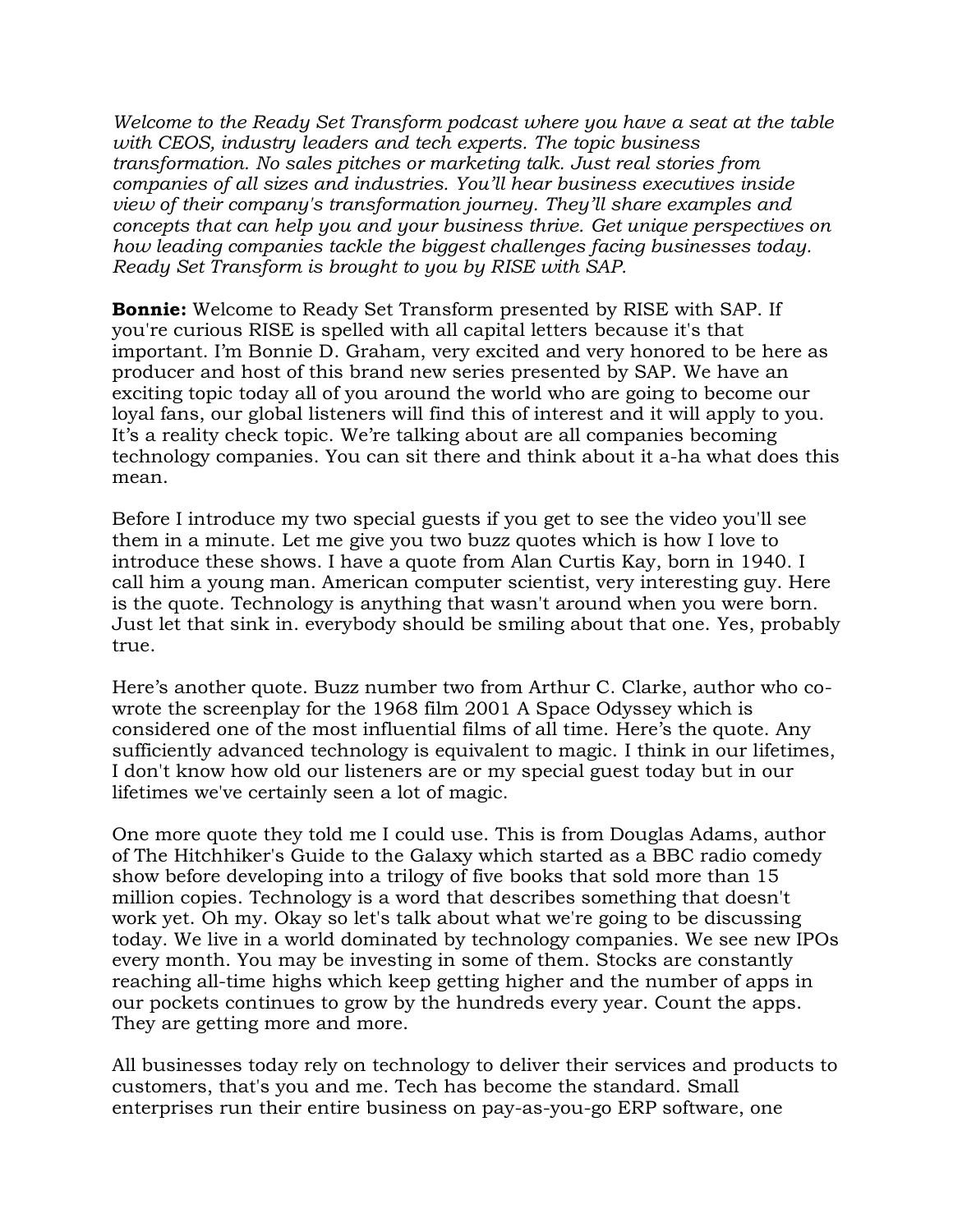example. Your favorite restaurant probably uses an app to deliver food to you if you're doing takeout or door-to-door delivery. Real estate agents can get you an apartment just like that directly on their website. You don't even have to show up. There's everything you need. There's no way back and we all know that however does this mean all companies are really technology companies. Is tech truly changing existing business models or is it simply adding what we'll call a digital layer? How can traditional companies and yours may be one of them take advantage of technology to transform your business? What is business transformation from a technology perspective?

Big questions, important questions, timely questions, relevant questions and I have two people with me today who are going to help us answer these. I want you to wave for the camera. We have Teri Hamann at SAP. Teri, thank you so much for joining us on this debut of an exciting new series and we have Mike Maiolo at Rising. I'm going to ask them for their thoughts on business transformation and how it creates competitive advantage when technology is infused into all areas of a business today. Our topic as I said at the opening is are all companies becoming technology companies Bonnie D. In the house. Happy to be here.

Teri Hamann, so grateful for you taking the time today. Teri, I'm going to put you on full speaker view here on our video. Will you please introduce yourself to our listeners? Tell them a little bit about what you do, what is your role at SAP, at RISE with SAP and what's your passion for our topic today. Teri, welcome.

**Teri:** Thank you so much Bonnie. It's such a pleasure to be back here with you again and with Mike again. It's our repeat performance. I'm senior vice president and global head of cloud strategy and go to market at SAP for RISE with SAP. I've been in technology for over 20 years. I worked for companies such as JD Edwards, PeopleSoft, Oracle, worked for startups and then ultimately came to work for SAP. I think we're about 16 years ago. I've had a variety of roles. I've worn many hats across those different organizations.

I've been able to see number one a multitude of different companies I've had the honor to work with across different industries. I've done sales, pre-sales, value engineering, strategy, go to market. What I'm responsible for today with RISE is really leading a global team focused on harmonizing and unifying the RISE operating model across our field as well as our global organizations responsible for strategic planning as well as our overall go to market motions. It is a pleasure and an honor to be here with you again.

**Bonnie:** Thank you so much and Teri was referring to a previous show in another series where she and Mike were my guests. I think it was in 2020 and I am very glad to see both of you back together to share your wisdom so I appreciate that. Thank you Teri. Mike, you're up. Please introduce yourself to our audience. Go ahead.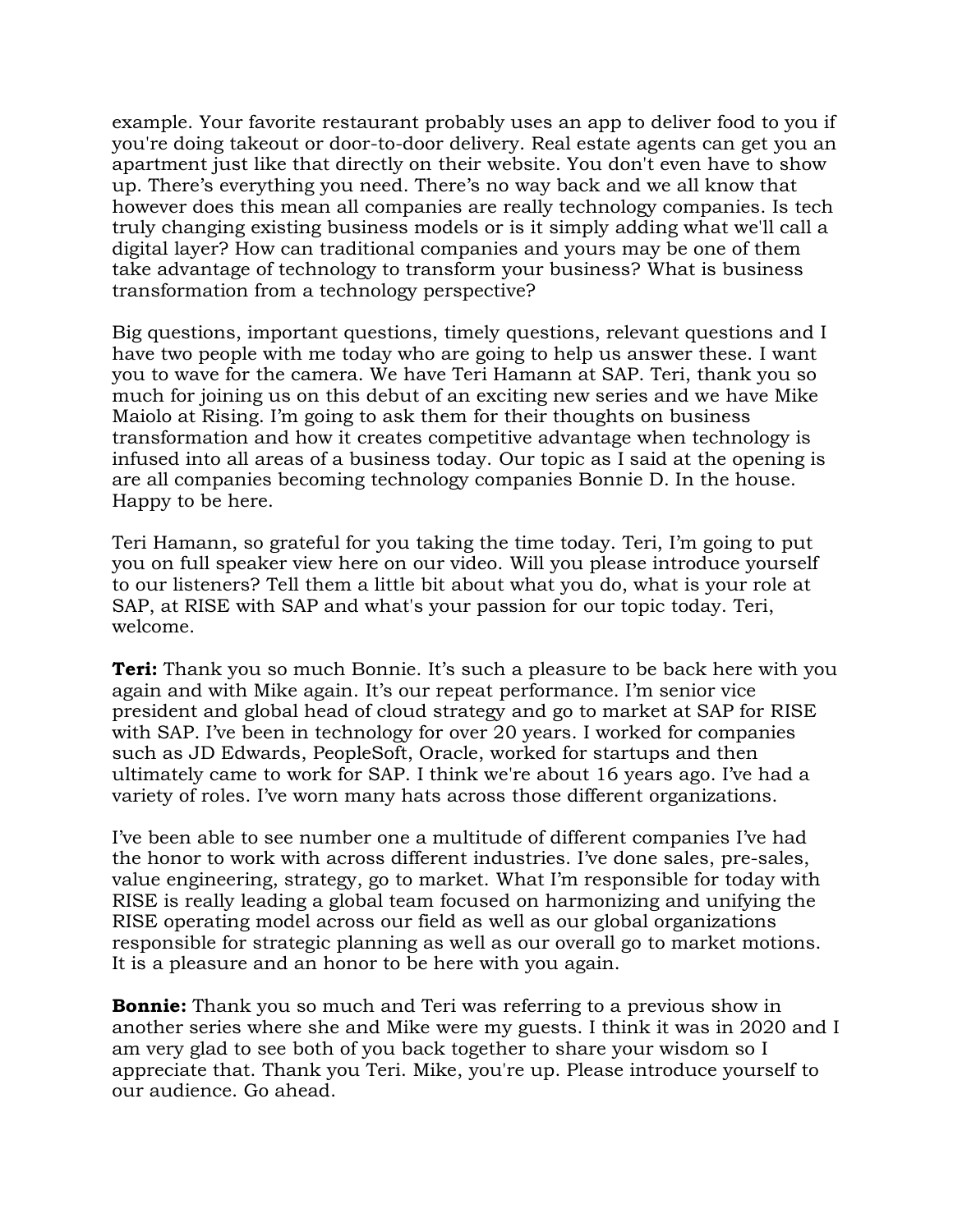**Mike:** Bonnie, thank you so much and Teri, thanks for having me here to join you. My name is Mike Maiolo and the chief executive officer of Rising. We are headquartered in North America, here in Connecticut but operate globally in the technology space. We implement SAP's technology solutions to help our customers gain value through that transformation journey that they're on and Rising is a big part of that.

My background, I worked in manufacturing in my first career and then been in technology for the last 20 or so years. My responsibility at Rising is lead a growth company into the future, focusing on our strategic direction, bringing value to our customers and engaging with our very important partner SAP.

**Bonnie:** Thank you very much. Teri, what's your passion. I don't want you to give away what we're going to be talking about but what's your passion for the idea of companies. Am I a tech company? Am I not a tech company? Is it in all my layers of operation? Is it in my business models? Am I or am I? No, I'm a dairy company. No, I'm a shoe company. Am I a technology company? Teri, should everybody be saying yes, I am. Just a quick insight for everybody listening.

**Teri:** I think it's an interesting question that we pose because I think companies from 20 years ago were really evaluated on. They were categorized by what they sold. I think we're moving more into an environment where we're being categorized more by what we do than what we sell. I think it's and for me the passion is having worked for technology companies for over 20 years I don't necessarily feel a company needed to have started as a tech company to now be considered a technology company. It so interacts with every aspect of our lives, our children's lives. I just think it's a really interesting question that we should pose and how do we manage through that.

**Bonnie:** Thank you. Very, very interesting. They didn't have to start as a technology company. Something else and look where we are today. Mike, your thoughts on that. Is every company already a tech company? Do they have to say it?

**Mike:** I think it's a great question and to me I don't think you have to say you're a company but you certainly have to figure out how to use tech to be the best company you can be. I still think that you have to look at what is it you're in business to do and that doesn't mean what you sell necessarily. It can be what experience are you trying to address but to me you have to in this day and age embrace the use of technology for innovation, for being as efficient as you can be at whatever it is you're choosing to be.

**Bonnie:** Thank you very much. Thanks both. We weren't planning on that question but I really wanted to ask it because I think our listeners are going to say what? Are they really talking to me? I'm not. Well maybe you really, really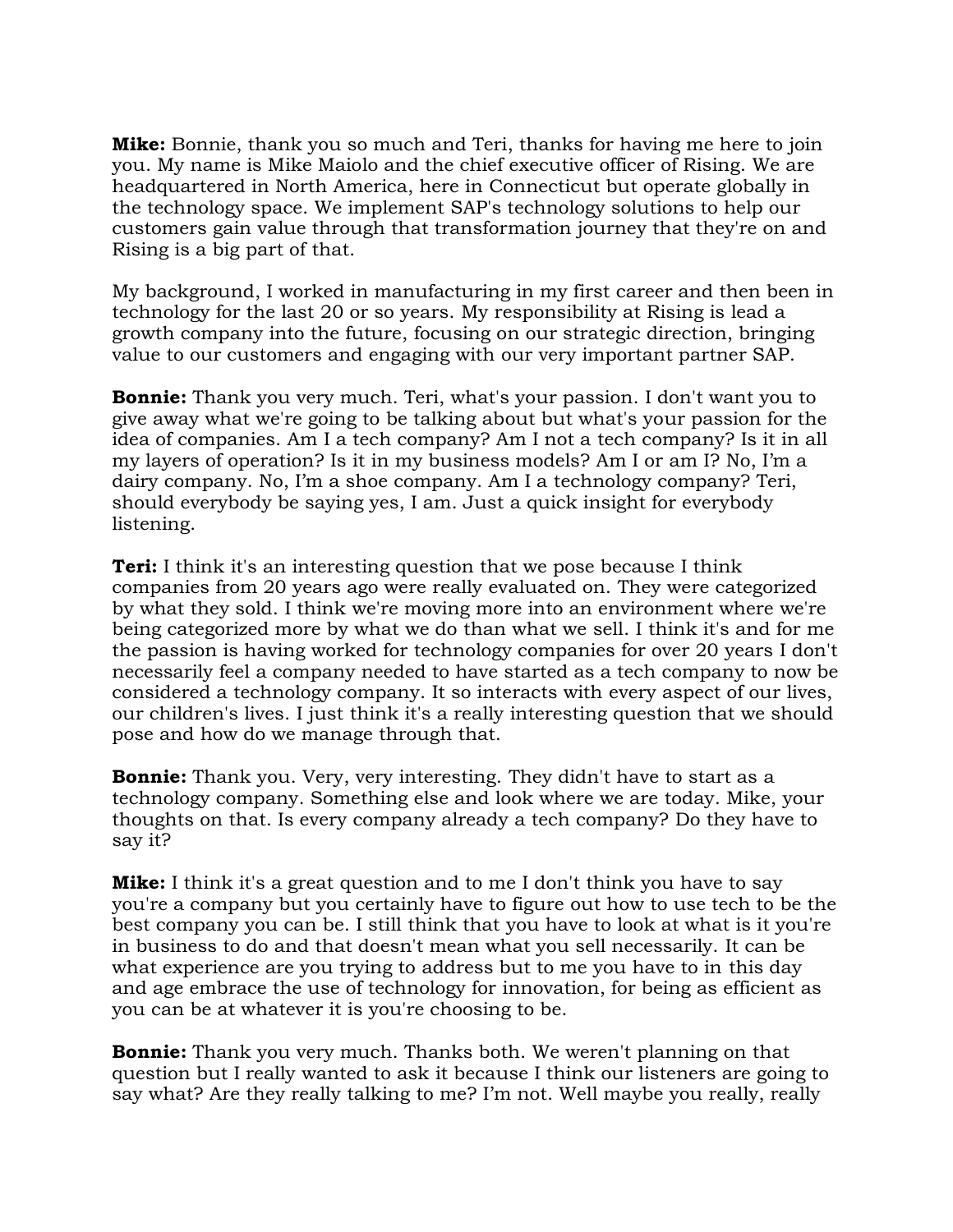are. This could be a hold up the mirror reality check type of a conversation. Teri, we're going to move into the quotes for those of you well new to this new series but new not new or new to my series, my miniseries I do for SAP. I always ask my guest to send me a quote from a fictional character from a movie or TV show or a line from a song lyric that has absolutely nothing to do with the topic.

Then I ask them to please explain in their own words how they think it relates to the topic and this is another way of our seeing how they think and how they articulate what we're talking about. Teri Hamann has sent a quote from an iconic movie Ferris Bueller's Day Off, all the way back in 1986. It's considered an American teen comedy film. I think it's a lot bigger in importance than that. Ferris Bueller played by the one and only Matthew Broderick is responding to a question from Sloan Peterson played by Mia Sara. Here's the quote. Mia Sara says what are we going to do. The answer from Ferris Bueller and this is the quote Teri picked is the question isn't what are we going to do. The question is what aren't we going to do. Teri, this is a great quote. I can't wait to hear what you have to say about how does it relate to our topic.

**Teri:** First of all I never thought I'd be quoting Ferris Bueller but I found it to be so relevant to the topic we're talking about is I think that is the question that is posed now to companies with the introduction of technology and the doors that that has opened for a company is it's limitless. It's boundaryless in terms of what we're going to do. I think that's a question that many of the companies that I interact with. It's something that SAP asks itself is with the capabilities that we have now today do we do we have the traditional boundaries that we did in the past. If we don't then sky's the limit on where we can go. That's why that quote really resonated with me especially talking about RISE with SAP as well as are all companies becoming technology companies.

**Bonnie:** Thank you. We get on many of my shows people quoting Ferris Bueller's Day Off and that's not the quote. Something about you're going to miss it if life goes by so fast. I was very intrigued by the one you picked. Thank you very much Teri. Mike Maiolo has sent us a quote from Rocky Balboa, the 2006 film. Everybody knows Sylvester Stallone played Robert Rocky Balboa, the Italian Stallion in various iterations over his lifetime of the fictional character. In this particular scene Rocky is speaking to his son Robert Balboa Jr. played in this movie by Milo Ventimiglia and here's the quote. Should I try to do it in my best Stallone voice Mike? Is that okay?

## **Mike:** Absolutely.

**Bonnie:** You, me or nobody is going to hit as hard as life but it ain't how hard you hit. It's about how hard you can get it and keep moving forward. How much you can take and keep moving forward. That's how winning is done. Mike, rescue me please.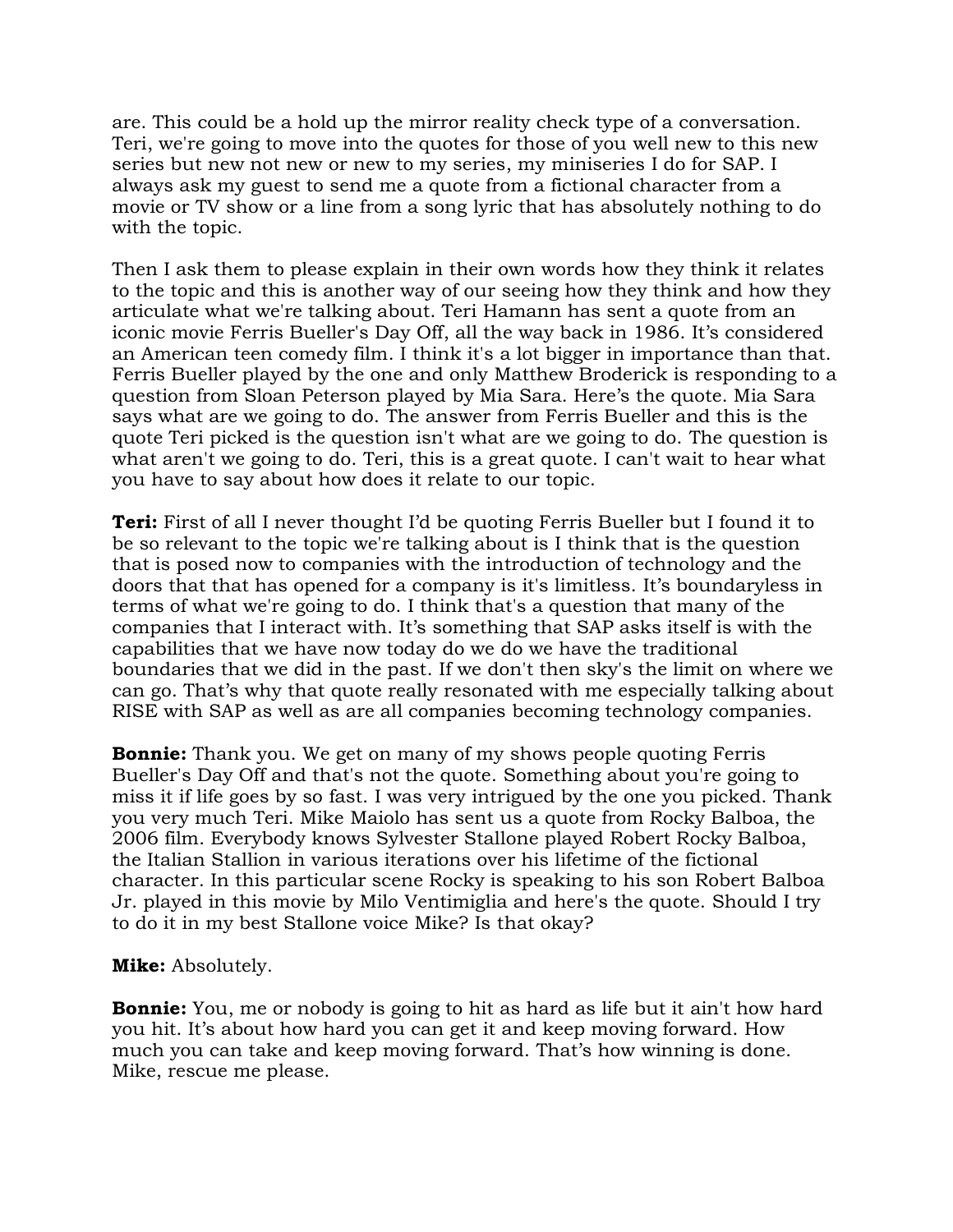## **Mike:** Bravo.

## **Bonnie:** Talk to me.

**Mike:** To me first of all I absolutely love the Rocky series and I love the quote. Part of what made it relevant it's not directly about technology but think about the journey we're all going through pushing forward post pandemic or back end of pandemic if you want to look at it that way. The analogy could be those punches we all took personally and in business related to the pandemic, a real test to see what our character was all about, how we would keep pushing forward, how we'd take those punches and how we would find our way into the future. It's been a struggle in many ways but I think we've all learned a lot about ourselves as companies. We've figured out that winning is about being able to take the punch and move forward. It's not about avoiding the punch.

**Bonnie:** Very interesting and yes we are how many months into the pandemic, into Covid 19 and the second wave if you will. Here we are recording the show in late September 2021. Companies that got back up or refused to sit down and count themselves out are still in the game. Thank you both for the very interesting quotes. I appreciate the work you did. That leads me to the part of the show we're going to get into our formal round table discussion here. I'm going to pick a statement from each of you. They graciously sent me, Teri sent me statements and Mike sent me statements.

I'm going to pick one from each of you. We'll go back and forth. Teri, I've got one teed up here, statement number one. I'll read a little bit in a minute but just so the listeners know Teri will unpack the statement for about three to four minutes and then I'm going to ask Mike to agree or if he dares to disagree with what Teri said but Mike this is about your thought leadership so whatever you say just join in, just say something and then I'll go back to Teri for a response to Mike. At that point I'll have picked a statement from Mike and you will unpack it. We'll go back with Teri and let's see how much ground we can cover.

Statement number one from Teri, a little bit at the top I will start with. Robust technology, regardless of what your business does is essential to remain competitive. All companies today regardless of industry or geography and this is especially important Teri because our audience is going to be global, around the world, are faced with similar dependency on technology. Teri, unpack this for us please.

**Teri:** Absolutely and I think it's the crux of the question of are all companies considered technology companies. From my perspective we're playing a different game than we were 10, 20 or 30 years ago Bonnie. We can look at companies in any industry, any geography or a customer segment and all of them are relying more and more on technology to be successful. It could be an ERP that they're using to run their financial processes. It can be the apps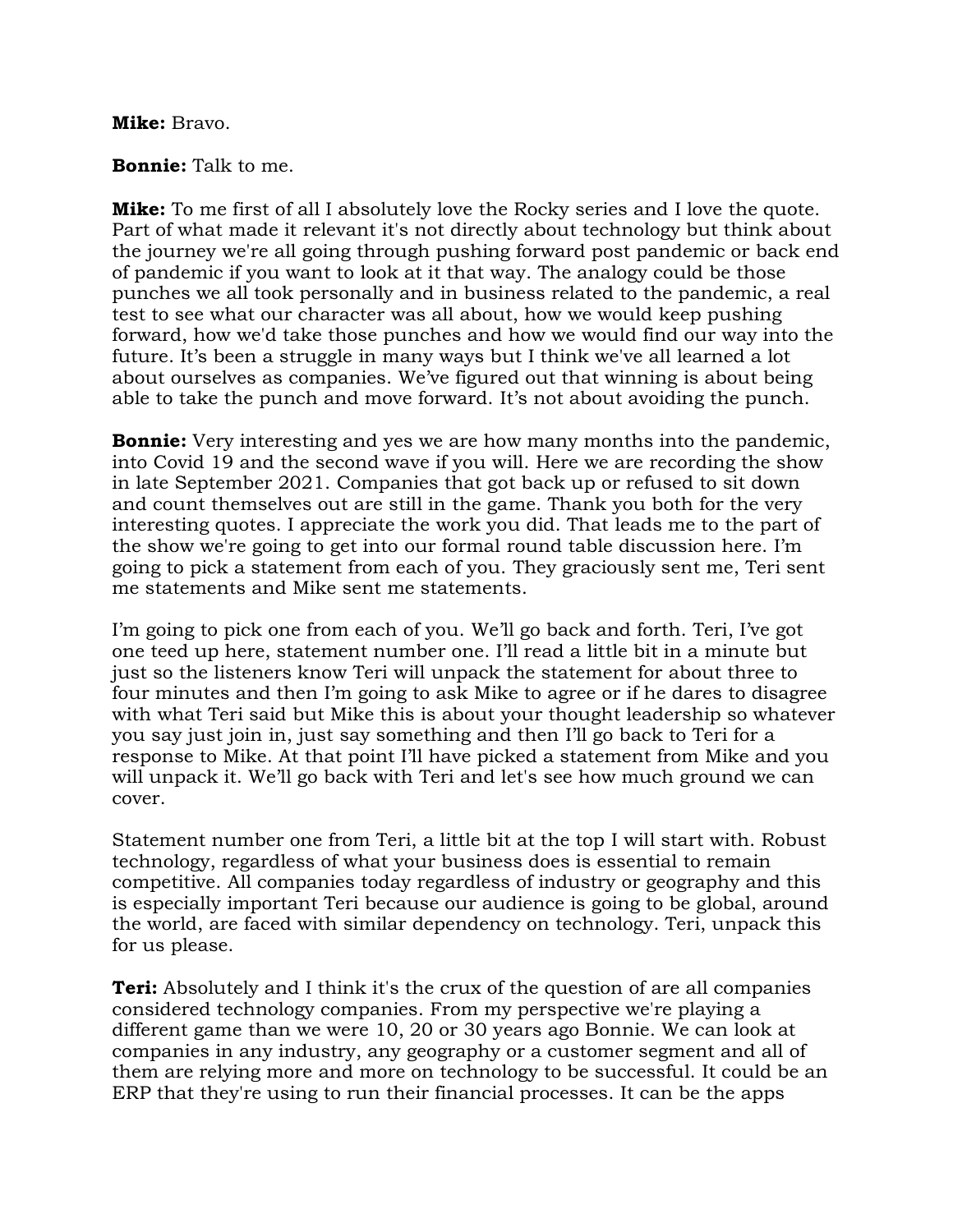where consumers can buy their products or it could be their overall presence on social media channels. All modern companies leverage technology to remain competitive. That's the norm and it's no longer the exception.

In preparing for this podcast I read an article on Harvard Business Review and it discussed how different companies like even a pizza restaurant and a bank they chart their path to success by investing heavily in technology in early 2010. They understood that offering a great product or a service was no longer enough to ensure success. If they really wanted to win they needed to look at other business areas such as customer experience, product distribution, employee engagement and technology is the answer to face those challenges. They invested very heavily and became leaders in their industry. By the way that pizza company's stock wound up outperforming Apple and Facebook for many years. It shows that the net impact of embedding this into the overall strategy for any company.

I think one of the biggest drivers pushing companies to invest more in technology is their own society especially younger generations. They were born in front of a computer for lack of a better analogy or a mobile phone and in many cases it changes the game for companies when they can engage and draw those individuals in in the manner that they want to experience that company and in terms of the overall digital experience that a company can deliver. Anyone born in the 2000s, they're now entering the workforce. Their expectation is to have the apps and the systems, allow them to get as much work done as possible higher than any previous generation.

For example when I started working way back when we had to learn whatever software was available. We had to adapt to the systems that our companies were providing us. This digital transformation is really changing the game in that respect. For me it's all culminating to this point of companies are faced with more and more. They are what they do not what they sell. That was my perspective.

**Bonnie:** Thank you very much. Very interesting. A lot of unpacking there. Mike Maiolo, join us. Agree or disagree and Teri told me it's okay if you disagree with her. She'll still like you.

**Mike:** Well that's good to know however this time I will agree with a slightly different view. I think Teri's points were spot on. I'll use the pizza company analogy to kind of go a little bit further with my response. Think about it pizza is not that complicated. You've got a handful of ingredients. It's about buying those ingredients well. Combining them in the right way to make a great pizza and then getting it to your customer wherever they may be but the part that's really complicated has to do with the two things that Teri hit the employee experience, their expectations. The way people consume data as employees now has changed what a company must serve up in terms of technology to deliver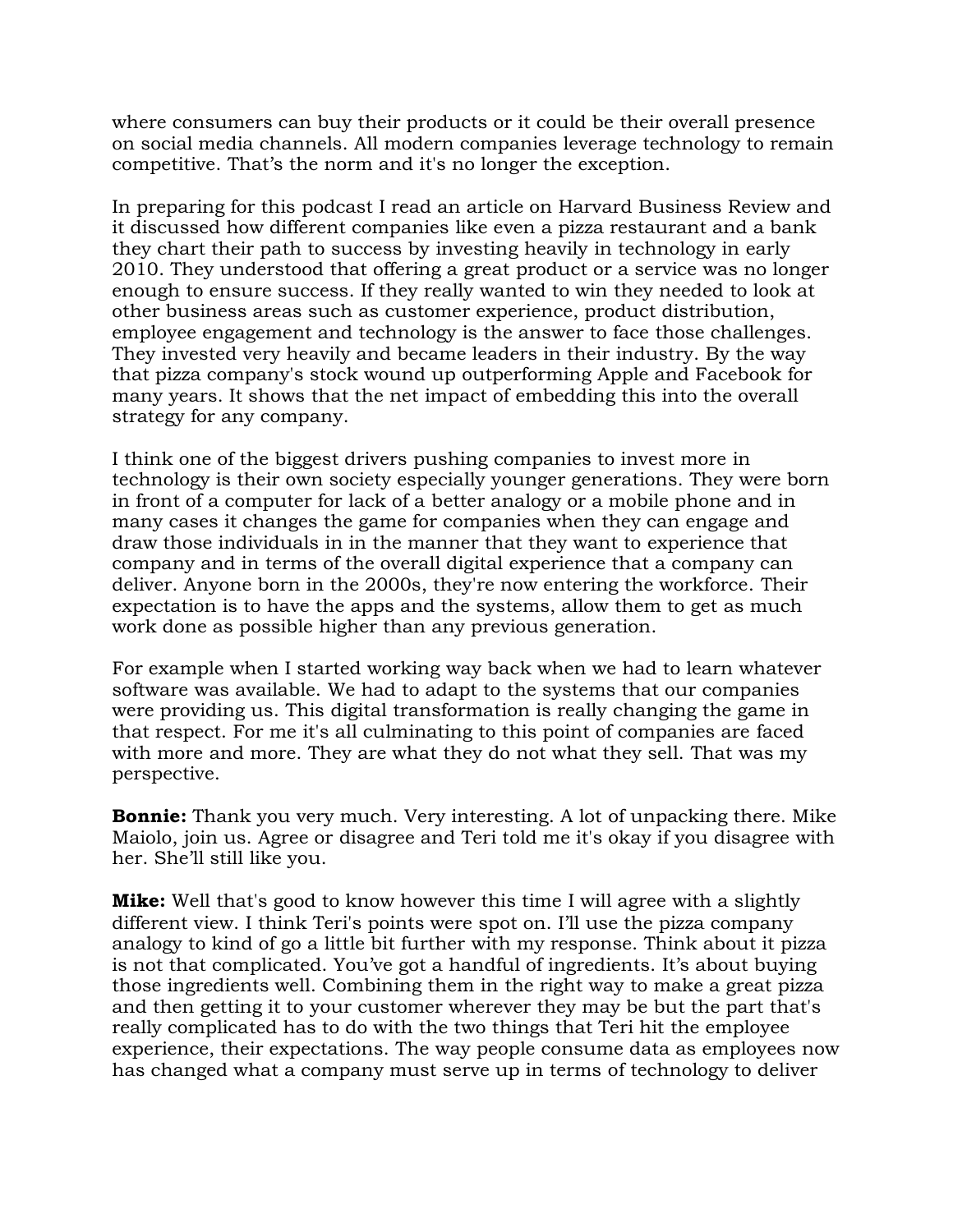that data and to train people and provide the apps that they're so used to using to affect their everyday life.

Then the same with the customer experience. It's just not about receiving the pizza on time, hot and tasting good. It's about is there a survey that asked me what I wanted to see different or what did I like or what did I not like. It's on an app. the point is even the simplest business requires a ton of technology to be the best of what you do.

**Bonnie:** Thank you very much. I love the examples. People say yes, pizza. I could relate to that somewhere at some point. Teri, anything you want to say back to Mike and Mike I'm putting your discussion statements in the chat for you. Teri, anything back?

**Teri:** No, spot on. At least on this point I think Mike and I agree.

**Bonnie:** We heard that.

**Teri:** I can't guarantee later on.

**Bonnie:** Fair enough. Thank you very much. Mike, I'm going to your statement number one. This is interesting and this is maybe very telling for some of the people listening in the audience. Mike says no one is saying let me buy more technology rather what they want is to be a best run business. There was a point in time when businesses were each developing their own customized solutions. That time is passed or Mike counsels it should be passed. A business should be able to focus on what brings profitability. A lot to talk about. Mike, I'm putting you on speaker view. Talk to us please.

**Mike:** Thank you Bonnie. Listen, I'm being somewhat tongue-in-cheek about the comment that no one's saying hey, let's go buy more technology. The fact is they need to go get technology to innovate but it's not simply about buying technology because it's available or because we haven't bought technology in X number of years. It's about having to fulfill a journey that you're on.

There's a lot of books on American capitalism to talk about. Are you as a publicly traded company in business to provide value to your shareholders, an opportunity for your employees or value to your customers? My answer is all of the above because you are measured on your ability to drive shareholder value but you can't do so unless you're taking care of your customers and understanding how to bring value to your customers. The technology role in all of that isn't like I said just because it's time. It's because if you want to be the best chicken manufacturer or whatever business you're in you have to keep up with the pace of technology and use it to innovate and to provide an opportunity for these hungry employees who are seeking a different experience than they were when Teri and I started in business.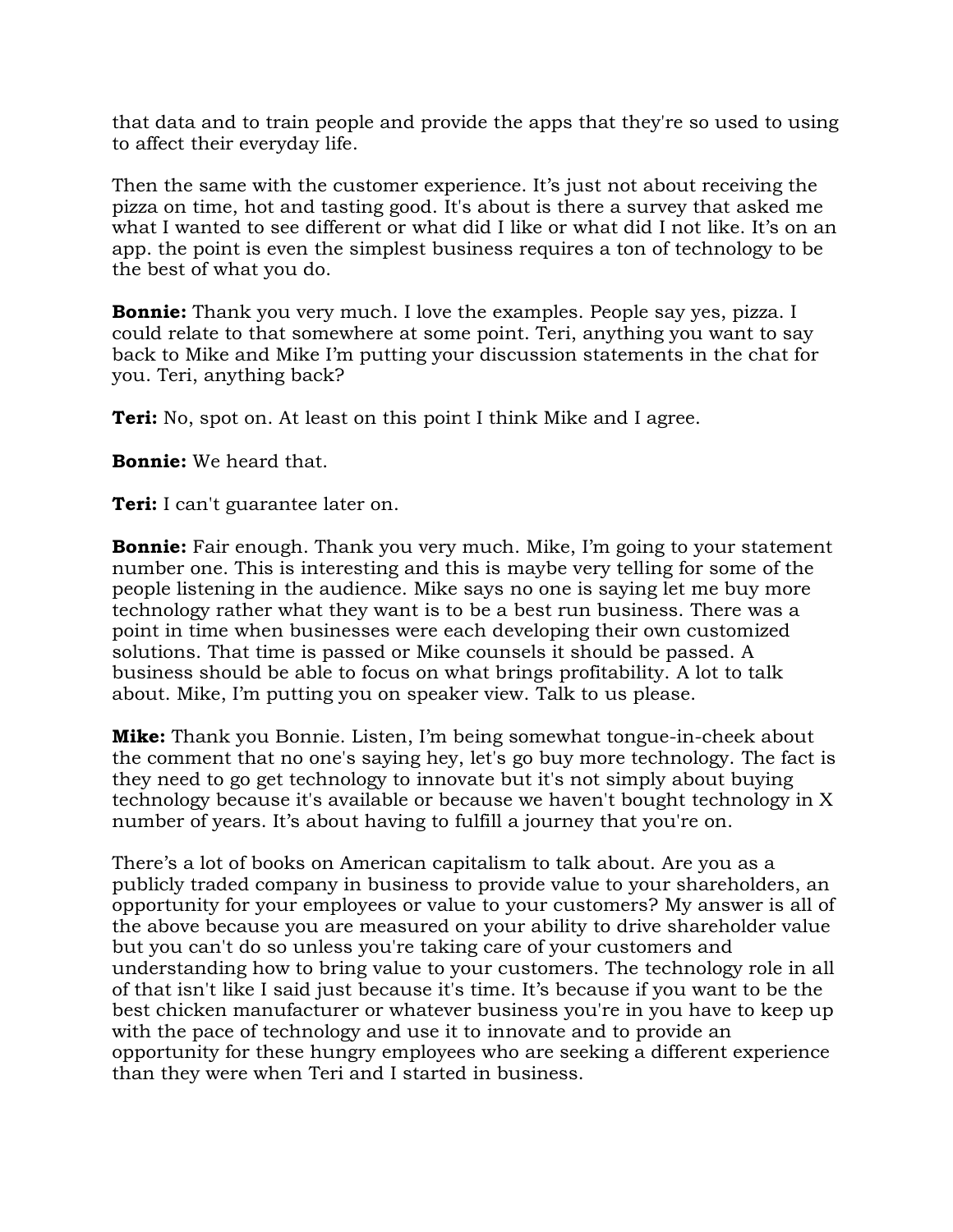**Bonnie:** Thank you very much. Teri, thoughts? Join us.

**Teri:** Well from my perspective I have to agree and disagree a little bit. As a technology company I would hope companies would continue to buy technology and buy software but I do agree wholeheartedly with Mike's position in that I don't think companies are seeking to invest in technology just to say they did it. My perspective is they want outcomes. Using technology to solve business challenges will help companies become more profitable, more efficient, help them drive better product and services. Each time a company is implementing a new technology to support there should be a business objective behind that decision. Agree and disagree at the same time. I would love them to keep buying software and technology but also agree that it should be outcome focused to drive real business results.

**Bonnie:** Thank you. Mike, anything back to Teri you want to say.

**Mike:** I'll just state the obvious. We need them to buy technology so that we have a business to take care of but as long as they're buying it for the right reason.

**Bonnie:** For the right reasons. Thank you both. Teri, let's go to statement number two from you this is interesting you've got a great example. You say companies that have a business model oriented around technology should consider themselves to be a technology company. A common comparison is made of Tesla and traditional automotive manufacturers. I'm going to stop there and let you finish this sentence, this thought. Teri, go ahead.

**Teri:** Absolutely. The way I see it what a company does really defines what it is. Suppose your business model is built around technology meaning that it will be through technology that you'll enhance your customers' lives, ensure success of your business. In that case you can call yourself a technology company. It doesn't matter if you are building cars or selling actual software as we do at SAP. If technology touches every area of your business. In my opinion you are a tech company.

I'll use the example of Tesla versus the traditional automotive companies. While Tesla was born as a tech company and offered cars heavily dependent on technology. The same was not true for Ford and GM. There was of course a lot of technology involved in the development of those first cars. Still car companies didn't have a business model that was oriented around technology. Their technology was packed into the vehicles as everything else was. Why would we want to buy a car? Why would we want to go visit a shop when we need repair?

I think it has brought to the forefront that change in perception with regards to as we stated before traditionally companies were evaluated on what they sold. Now it's moving more to a model of they are what they do and we also don't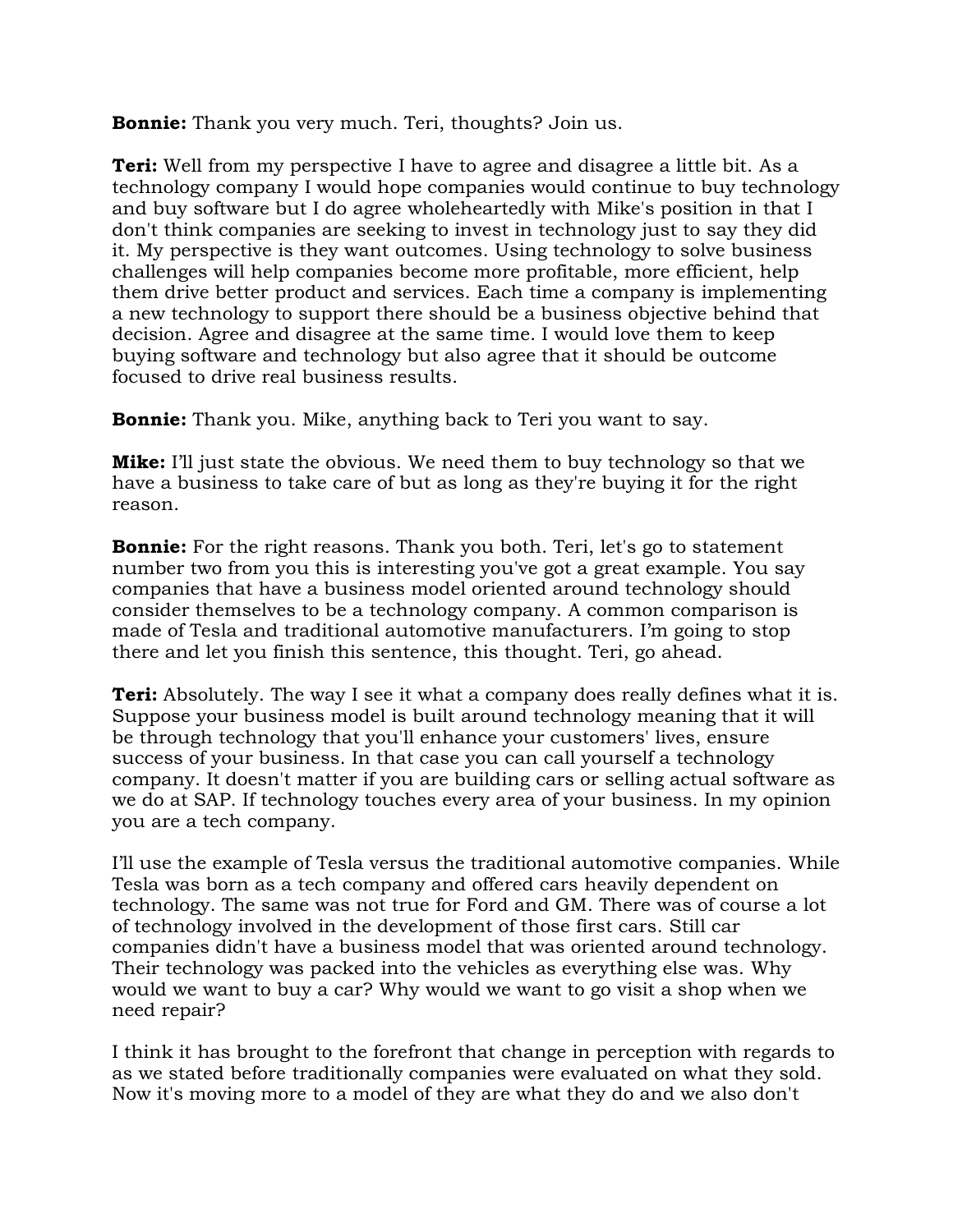continue to evaluate companies based upon where they started. I think that another example of this is Amazon. Years ago they stopped saying they were a retailer and began to define themselves as a software company. For them it was about what they were doing as a company instead of what was in the box that they were shipping every day. I definitely see Amazon as a tech company.

Maybe talking about ourselves at SAP we were founded almost 50 years ago by leaders who had a vision for the business and potential technology. It's cool and exciting that we call ourselves a tech company since day one but in our half century journey we've also helped thousands of companies improve their technology capabilities and to evolve their business. I really like posing that question to say are all tech all companies becoming tech companies. To Mike's earlier point I don't think they need to actually call themselves a tech company but I do believe we have to recognize that the introduction of technology has caused every company no matter what they do, no matter what they sell, no matter where they started to recognize and realize how much technology has brought a huge competitive advantage to their business model.

That was the impetus of that statement is I think as we look at these different companies and how they have really pivoted their operating model around the doors that technology opened for them. It really allowed business model innovation for them to introduce to drive their growth agenda and their growth strategy because it makes you think had Amazon not really pivoted away from being just a retailer would they have achieved the success that they have today without really embedding technological advantage into their operating model.

**Bonnie:** Books, books, books. That's what we were doing with them back in the day and now it's everything. Mike, chime in please. Agree or if you dare to disagree. Go ahead Mike.

**Mike:** I'm going to dare to slightly disagree and it's going to look like I'm splitting hairs but hear me out on this guys. To me I don't think a company needs to call themselves a tech company. I'll give you a couple examples and I'm going to start with rising. We are a services company and I want to define who we are based on the experience that we deliver to our customers but we can't do any of that without technology. We're heavily reliant upon technology to run our business.

In fact we're in the process of investing heavily in technology to become a better Rising or RISE with SAP because we happen to be using SAP to go down our technology journey but we're using that technology to get the experience we want. Let me explain. Our entire goal was to run our company more efficiently so that our employees could spend more of their waking time with customers delivering value. Are we a tech company or are we a tech enabled company? I would argue its tech enabled.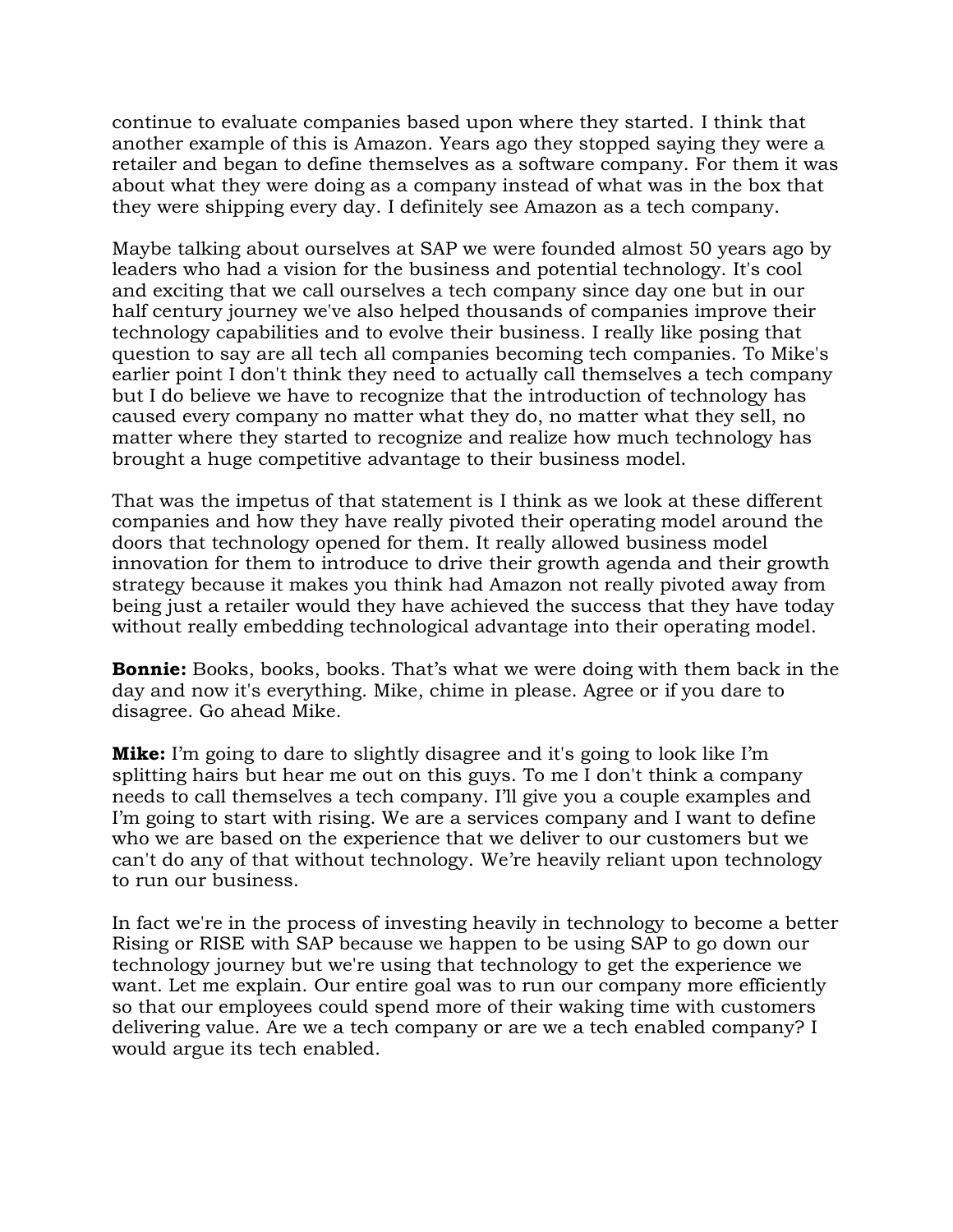**Bonnie:** Interesting. Teri, what do you think? Back from you, back to you from you to Mike. What do you think?

**Teri:** It's like ping pong. I appreciate the differentiation there and I don't think by posing the question are all companies becoming tech companies that we're really saying every company now has to call themselves a tech company. I don't believe that they need to but I think part of this discussion is to recognize what technology brings and the evolution that is possible of their business model to not be constrained like they were in the past. Like all of this is even challenging how we do industry classifications of companies now in terms of like where do they fit.

It's blurring the lines between historical classifications for companies. I think that that is a very powerful change that has been introduced that has allowed companies to really pivot. Don't completely disagree with Mike but I don't think by recognizing the technological impact that they necessarily have to say they're a tech company now.

**Bonnie:** Interesting. I have the sense from listening to both of you that the socalled splitting hairs as you prefaced your remark Mike I think this will be valuable to the companies who hear and view this episode because they might be grappling with this. If they sit down at the C-suite, at the table and they say who are we really. Are we supposed to call ourselves a tech company? I'm thinking of a company that serves pizza going back to pizza too. Let's say they bring in the best pizza in Brooklyn. Serve it to their employees as a company paid for lunch once a week. Are they a food services company then? Are they a pizza company then? Are they a dining room company then? No, they brought in the pizza but that's part of what they do. I'm splitting the hairs even further but the point is yes the tech enabled sounds to be about right but we're going to continue our conversation.

Mike Maiolo, I'm looking at your statement number four. This is interesting. Take us in a slightly different direction which is very important for our listeners. You say businesses need a partner to help unravel the very complex decisions involved in moving to the next generation tech platform on the cloud with real-time analytics and predictive capabilities. It has to be able to meet unique business needs. Partners are forming the bridge between technology expertise and the industry. Mike, unpack please. Very interesting.

**Mike:** First let me define how I'm using the word partner because companies that are innovating and moving across the technology platform to drive value to their end consumers they need partners in many different ways. I don't mean the traditional partner like you have a software company that has a partner. Rising as a partner of SAP but I mean there's a whole group of people and companies and SAP is an example.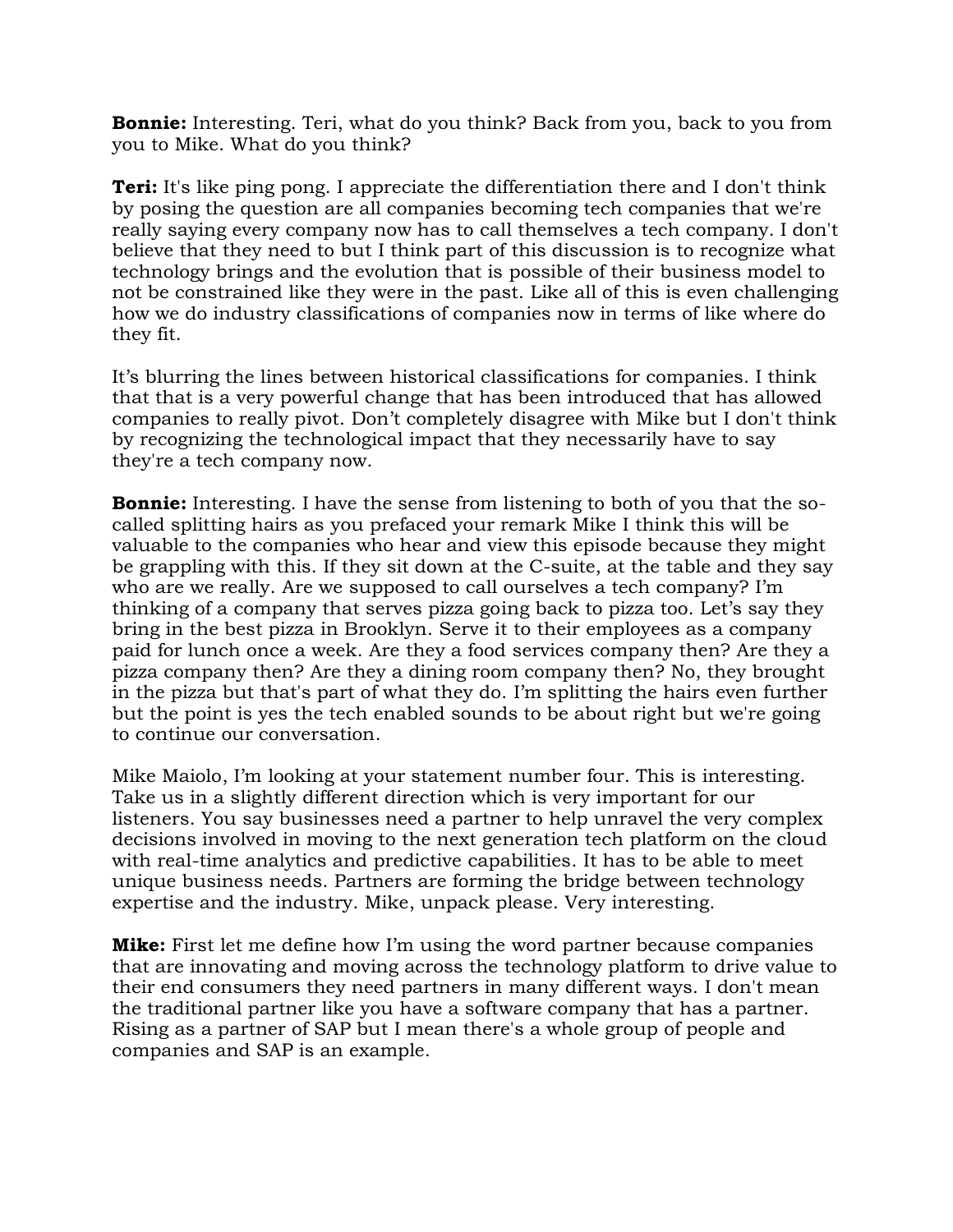SAP can't just sell technology. They have to partner with the company that is consuming their technology to say what are you trying to do and how do we help you shape the vision for what the future is going to hold for you as a company based on the technology we have and the processes that go with it. That's where this sort of group of partners becomes really valuable to the end consumer which is one, you have to pick the right technology. Two, you have to think about what's the best way to use that technology to become a best run business whatever business you're in. Part of that is calling upon years of experience, seeing other companies innovate and come up with best practices around how that technology works.

The other part of it is technology's transforming so quickly that you almost need a partner to translate where are we now and where are we about to go so that I can make real-time decisions about what the future holds for me. How do I invest in the technology? How do I use it the right way to get where I'm trying to go? For us SAP happens to be that partner because they're helping us use their technology to make Rising the best Rising we can be.

**Bonnie:** Thank you very much. Teri, join us. Thoughts?

**Teri:** I agree with most of what Mike has said. I also want to reinforce that while I think companies can be defined by what they do or what they work with. I don't necessarily think that they have to develop all the software that they use. Companies will need technology to run their finances, recruiting, distribution and other critical activities. I would also agree that we need the perfect blend of combining technology and business expertise. RISE with SAP for example was borne out based on those two pillars bringing together technology and business process expertise. I agree on this point.

**Bonnie:** Thank you. Mike, anything you want to say back to Teri.

**Mike:** No, I just agree and I just would add that it's the confluence of technology and process that really is where the difference is made. That's why I like the concept of RISE with SAP because it's not a technology pure play but it sure is based on great technology.

**Bonnie:** There you go. Talking about tech. Let's continue. By the way if you're just listening, if you're just tuning in this is a brand new series I'm very, very proud to produce and host. We are calling this one Ready Set Transform presented by RISE with SAP. My very special guest on this debut episode, if you're just tuning in you missed a lot of good content. Go back to the beginning. We have Teri Hamann at SAP and we have Mike Maiolo at Rising.

Let's continue the conversation. Teri, we're going to look at your statement number four now. This is interesting. You say the future of work is heavily impacted by the blurring of the lines of every company becoming a technology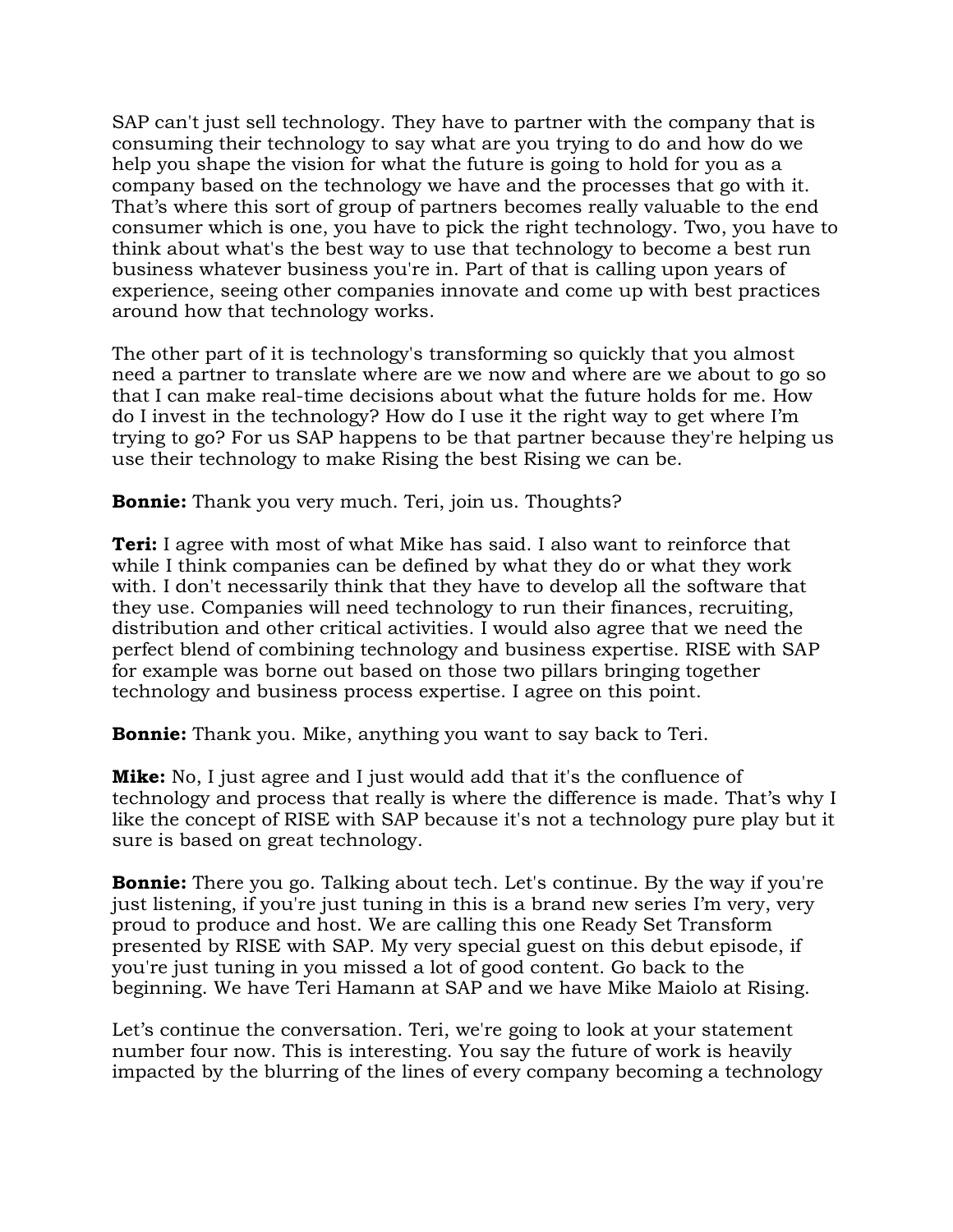company. I'm going to stop there and let you tell us the rest of the story. Go ahead Teri.

**Teri:** It's an interesting perspective that I think has actually been amplified uh by the recent struggle that everyone faced with Covid both companies and individuals. With more companies becoming and recognizing the impact of technology on their operating model one of the uh biggest challenges is actually finding the right people to build your team and also to ensure that they are equipped with the technology to drive the outcomes you expect.

Let me give an example of what I mean by finding the right people. It's not news that software developers are high in demand. Certainly it's something to do with that it's one of the reasons we're having the discussion we are today as more and more technology permeates every aspect of our life and our businesses. As we see today more companies evolving and transforming. You see fashion companies are hiring software developers. Food chains are hiring developers. Media companies are hiring developers.

These companies are trying to prepare for the future and ensure that their teams have the digital mindset to really help them thrive going forward. They want to find the right people to support their vision of the business in years ahead. Having the right team is really fundamental for companies that are transforming into tech companies but another vital piece is ensuring your company is equipped with the right technology. The right technology to grow your business, to innovate, to achieve excellence, to bring your team together no matter what the situation is. I'm talking about things such as implementing a modern cloud ERP to support your most critical business processes, introducing robust technology and apps to better serve. Monitoring the feelings of your customers, your employees, your vendors.

Many business challenges if not all can be tackled with the use of technology and companies have to invest in that technology when they want to be considered tech companies or not. For anyone who's listening to us if business transformation or digital transformation is not a hot topic in your company I strongly recommend that you Google the name of the show RISE with SAP. It offers a clear path to help your company achieve digital transformation but it also helps you begin to tackle some of those leading indicating questions you should be asking yourself as a company. How do we get time to value, flexibility? It presents a real opportunity and something that we have noticed for many companies is the whole word or concept of transformation sometimes is a scary, it's a scary word for a lot of companies.

We have to remember as we look at the evolution of our business models transformation doesn't have to be some huge effort that takes 10 years and hundreds of millions you can start small. It's about the journey. I think for me with this talking point the journey that we're all on is hugely important. What we have to make sure is at the pace of technology continues to accelerate we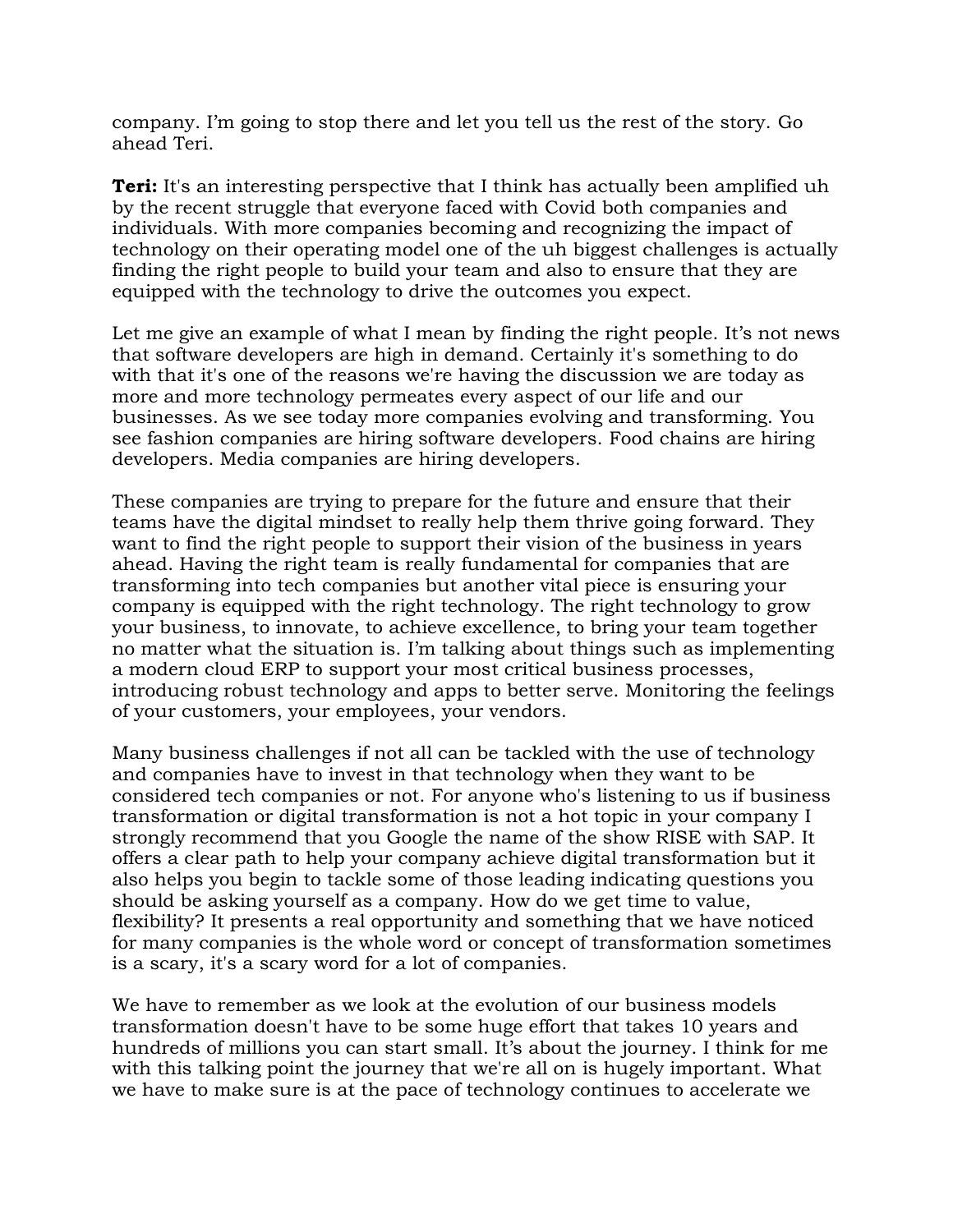have an obligation to bring our people along with us. We have an obligation to make sure that our future workforce is ready to step into the demands of the high-tech requirements that we all will have going forward.

For me it's really the merging of technology in the workforce and the fact that it requires thought investment and we all have to get out in front of it because as I said there's extremely high demand for a finite set of resources. This again goes back to the question of is every company a tech company because as retailers hire developers, food companies hire developers. That's why I was saying that line is blurred and we're all in competition for that same set of resources.

**Bonnie:** Very, very interesting. Mike Maiolo, join us. Thoughts? A lot to talk about.

**Mike:** I have to agree on this one and part of, there were several themes and what Teri was sharing with us but the one I want to focus on is people. The experience that our employees require is changing rapidly. It began to change with the digital world that our younger people were coming into the workforce with expectations on apps and technology being routine in their lives. People like me needed lots of training to use any technology. Now my kids are born using technology and can understand how to use an iPhone probably at age three if they're slow to get there. We have to use technology so that we can make the experience of our employees as good as it can be. To take some of the mundane tasks that they're used to doing away from them so they're challenged more. It's an expectation they have. For us to get them in customer facing activities more and more.

An example is it's not just about having a technology that creates an invoice efficiently and effectively. It's about taking tasks that are repeatable tasks. We're using robotic process automation to take those repeatable tasks, take them away from an employee and have it done using technology so that people can focus on doing things that are more fun, more challenging and more to their liking because we're all facing a talent shortage for lots of reasons. Teri commented on a couple of them but for us we've got a really be different and offer an experience that's different or it's tough to recruit for sure.

**Bonnie:** Thank you very much. Teri, anything you want to say back.

**Teri:** I think it presents an interesting challenge for everyone and especially the fact that technology is so native to these younger generations and they want us to engage them in the manner that they want to be engaged that's familiar with them. I think it presents a real opportunity going of just the limitlessness of technology in the future. I think in their hands things are really going to, really going to take off.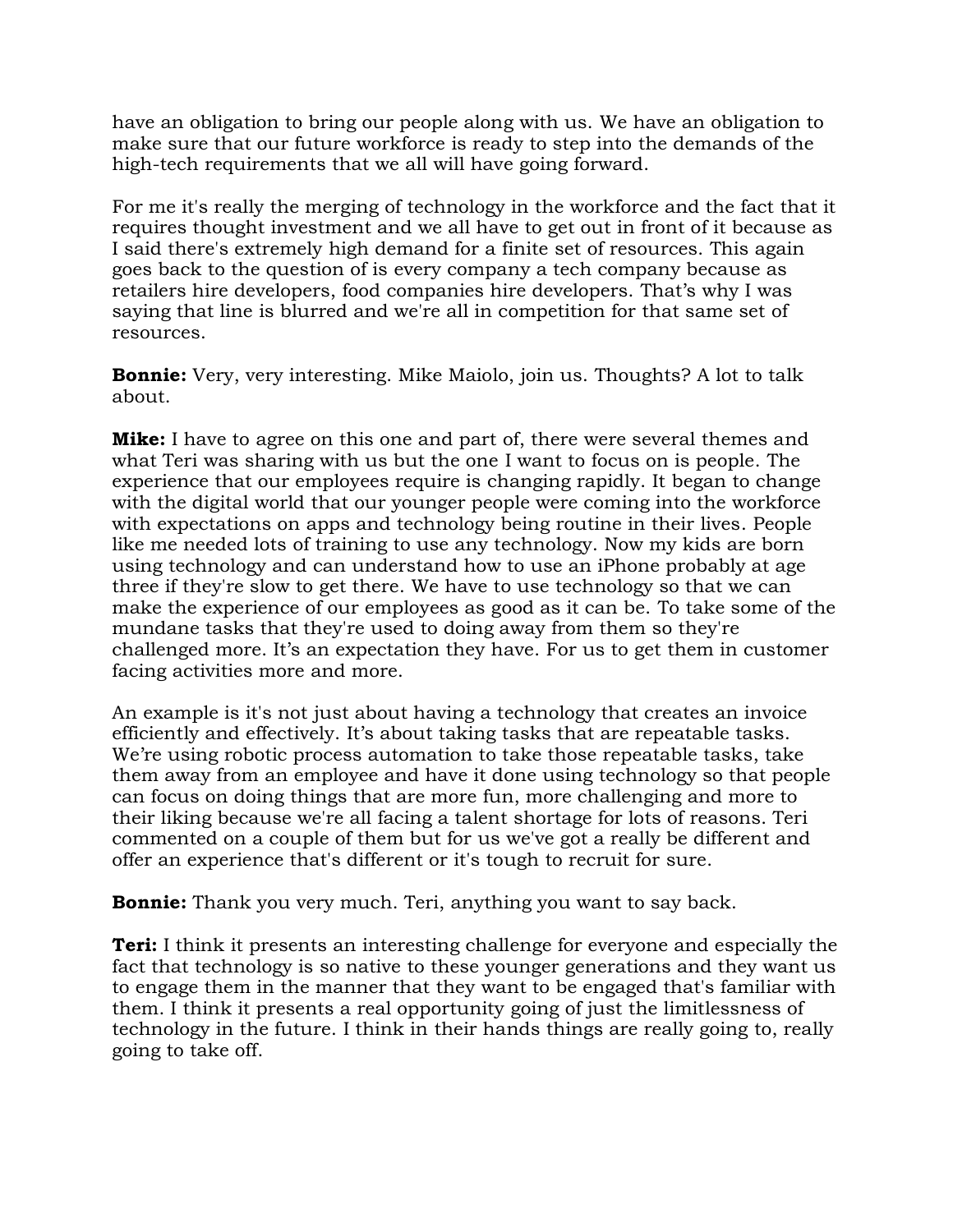**Bonnie:** I remember not too many years ago when there was an automotive company. I don't remember whether it was, maybe GM, maybe it was Ford Motor specifically started allowing employees to bring their own devices to work B-Y-O-D. The question was if you let the employees bring their phone, their smartphone, whatever that smartphone was, it was years ago. Would they be putting any proprietary apps on that phone but also would they be happier operating at the level they were already accustomed to in their own life as a private person, as a consumer, as an everyday person in a culture that accepts technology in your hand.

There was a barrier. The question was would other companies follow suit and say sure, bring your phone. Sure, you could work from that phone. I think that line has been blurred so many times that I don't know. Teri, anything you want to it's just a sidebar but I'm curious Teri and then Mike. Anything you want to say about that?

**Teri:** I mean who would have imagined even two years ago that almost 80 to 90 percent of the world's workforce would be working from home. I mean who would have thought. I mean before everybody was like oh my goodness. You can't do that. They have to be in an office. You have to be watching them. Just the sheer ability of how much technology had already been in place that enabled so many companies to still run with their workforce sitting at home. I think it was an absolute eye opener on what the possibilities are going forward and who would have thought it. I mean just a few years ago that would be whether you're using a whatever digital platform or Zoom or just the fact that that kept teams working, teams collaborating and what we would have done had that technology not existed. I think the world economy would be in a far different situation than it is today. I completely agree with you on how it's really impacting.

**Bonnie:** You're right. That was the next frontier. It was don't just bring your device to work. Stay home. Use all the devices. Use the technology and work. That was the frontier. Mike, thoughts on that one.

**Mike:** I'll just add that if we hadn't begun that journey already Teri's right. Companies like ours who are delivering global technology transformational implementations used to do most of that work in person. We had started using technology to figure out ways to do it more efficiently, more timely and globally without having to travel globally but I think that what we're headed towards is a bit of a hybrid because I think the complete remote is a challenge in many ways.

Part of what's missing is the experiential bit and the relationship piece where you get to know someone over time and not only can address the problems they tell you about but can anticipate what the ones might be in the future. I think we'll capitalize on this change and we'll figure out how to stay remote and do a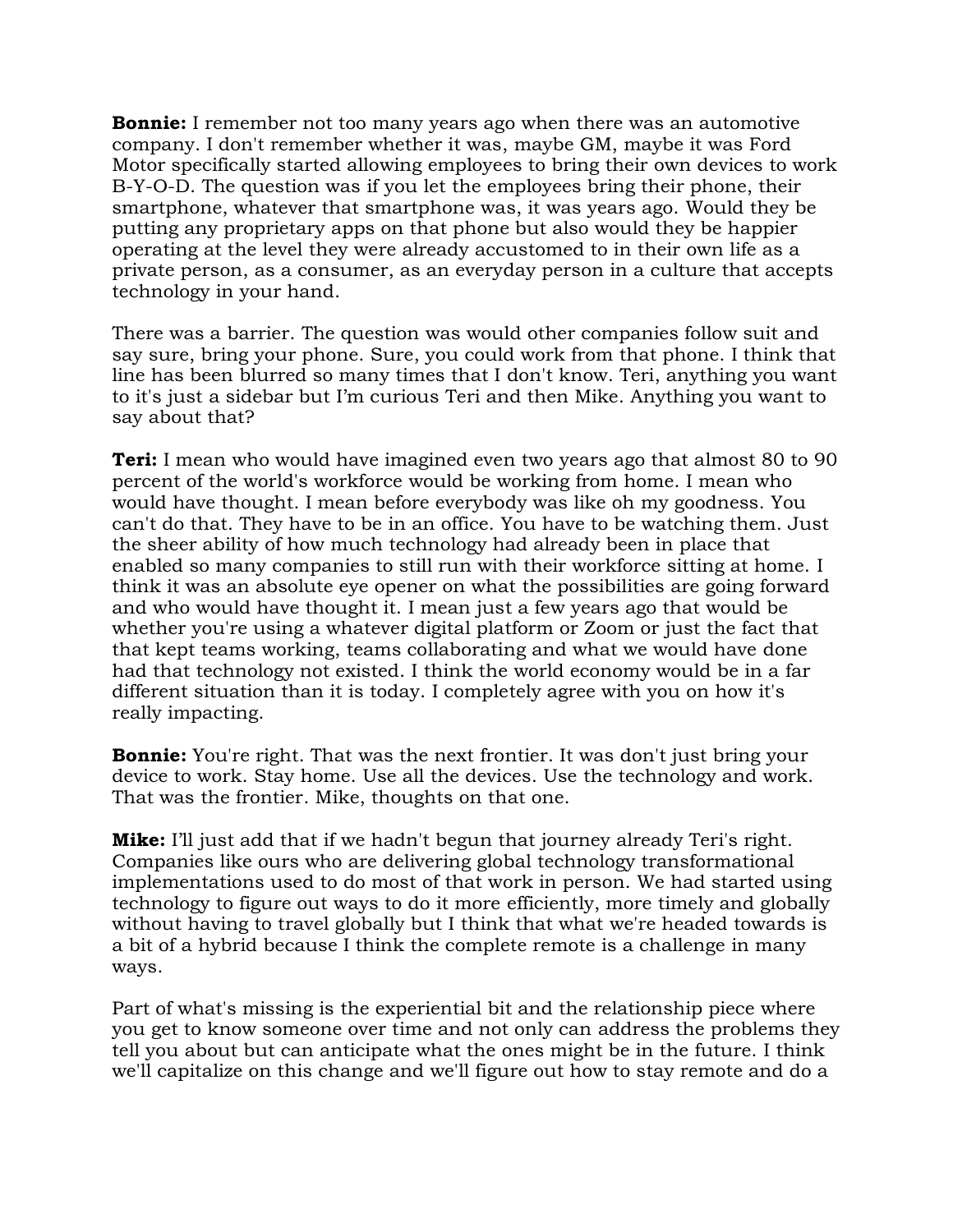lot of the things that we can do very efficiently remotely but then we'll have a percentage of our time back traveling because I think some of its needed.

**Bonnie:** Thank you very much. We're just about ready to close. We have a few minutes left. I was going to read your statement number six Mike. Let me just introduce this briefly. This on the theme of future work. We're all challenged by the great resignation and recruiting talent, the challenge now. People are no longer interested in just working for a good company. They want to work for a company that will solve problems efficiently, effectively and do things with the same mindset and values as them. Any quick comments on that. Where are we heading with this Mike and then Teri? Then we will do our, we'll do some predictions. Go ahead Mike.

**Mike:** The great resignation is a terrible phrase but sadly true and happening globally where people are changing their goals of what they want for their career. I think the pandemic accelerated that. I think the digital age accelerated that but here's my takeaway. My biggest challenge as a CEO is to make sure we're clear on what problem are we trying to solve and are we putting our best people in a position to solve that problem efficiently and effectively. Are we using technology in the right way to give our employees a great experience, to give our customers a valued and great experience and to make sure that we're evolving so that we can train people and continue moving down the path of the journey that we're on which is again based on technology but is really primarily focused on being the best company we can be by making sure our end customer is happy with what we're doing and our employees find it a good and challenging place to be.

**Bonnie:** Thank you. Amen to that. Teri, anything you want to say before we wrap up.

**Teri:** I think it's an interesting view. I agree. It is probably the most significant driver helping us to overall reframe the fundamental question of what can and can't we do. It goes back to my Ferris Bueller quote like it isn't what we're going to do. It's what we're not going to do. We're in a world where we can approach the same challenge from so many different angles. while a company can be trying to figure out the best way to change car oil after 3000 miles another company might be working on the future of transportation and whether that involves a car or not. I mean think about that. Bonnie to go back to your point about the bring your own device. We can be talking about does our future transportation even involve cars. I think that's an incredibly exciting time to be in.

**Bonnie:** We are indeed an exciting time. I'm going to ask you each a crystal ball predictions question very briefly. Our topic today is are all companies becoming technology companies. If we met again one year from today, it's just about the end of September 2021. Let's say heading into Q4 of 2022, Teri Hamann, would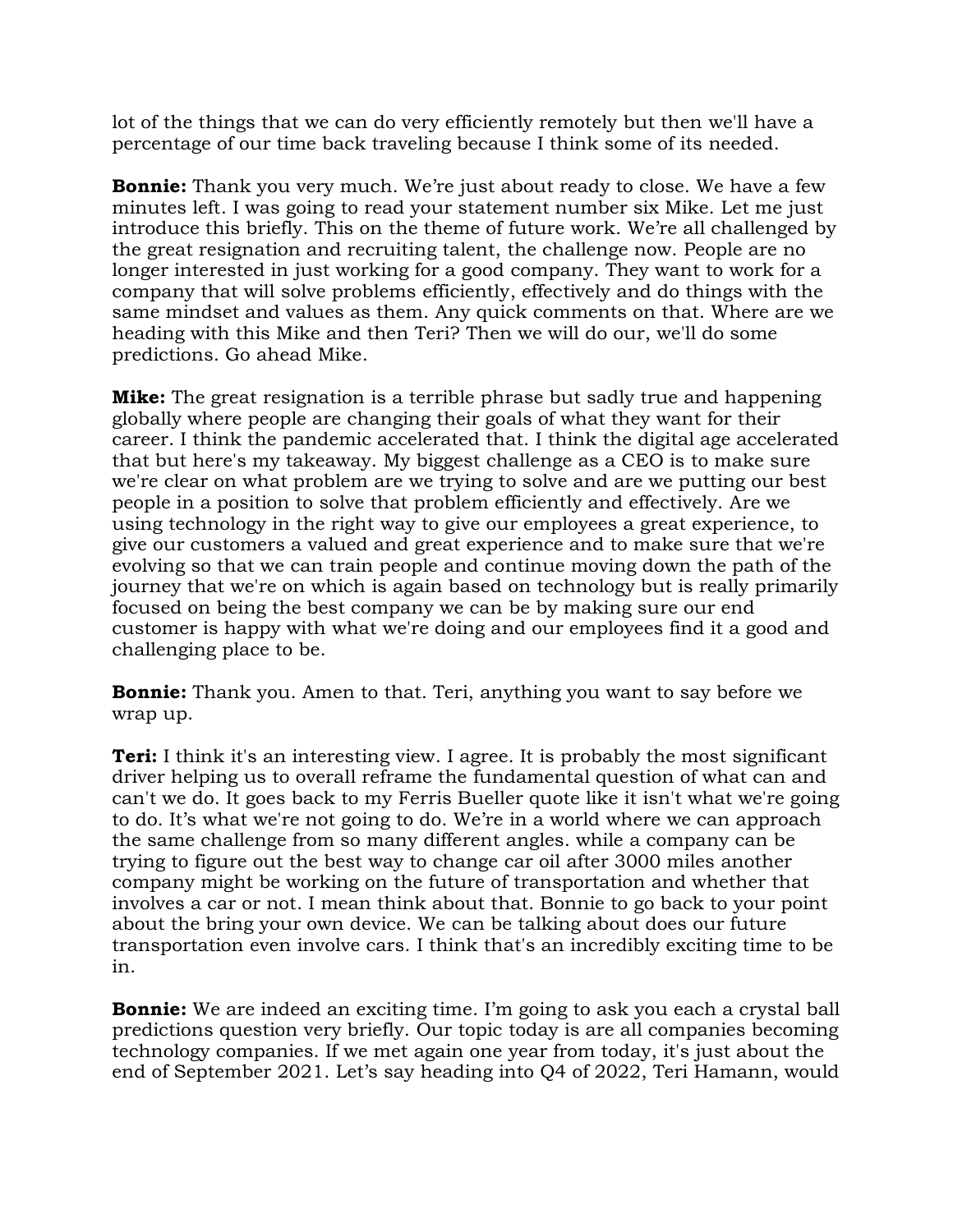we still be asking that question? Would anybody want to hear the answer anymore or will we know a solid answer? What do you think Teri?

**Teri:** I think it will continue to be a question that we try to address over the next several years. I think it has been an interesting paradigm shift. I think we will continue to evolve and struggle with it going forward. I don't think we'll have it solved in a year but I look forward to the debate.

**Bonnie:** Thank you. I like that. Fighting words. That's provocative. We like that. Mike Maiolo, what do you think?

**Mike:** I agree and I think that we're going to continue to ask the same question maybe a little differently because I think you could substitute the word innovation for technology. Are you an innovation company? I think that kind of bringing together the two quotes that we brought out there. What we're not going to do is stand still and take those punches in the face. What we're going to do is innovate and change the way we do things so that we can be more efficient, more effective, attract the best talent and grow companies because that's where people want to be. Both customers and employees.

**Bonnie:** Thank you and I'm going to add back the quote I opened with. One of my buzz quotes from Arthur C. Clarke, who co-wrote the screenplay for 2001 A Space Odyssey. I always lowered my voice when I say the name of that movie. The quote was any sufficiently advanced technology is equivalent to magic. I would say let's keep being fascinated with what technology can do for us. Let's keep thinking of innovative, that's your word Mike, creative ways to use it to better our companies, our businesses, our goals, our outcomes, our employee experiences, our customer experiences and the world. How about that.

Teri Hamann, it's been such a delight and I've learned so much from you. You speak I listen. People listen. You have so much to say. Thank you for sharing your insights, your wisdom, your knowledge. Mike Maiolo, the same exact thing. Really appreciate your taking time. I want you to both put your hands together and let's applaud the gentleman who came to me and said let's do this series Ready Set Transform. It's Lucas Escudo at SAP. He has worked tirelessly along with me to get this launched. Lucas, I'm very proud to be the producer and host. Very honored that Teri and Mike have taken time to be with us today. Shout out also to Sheri Anne Meyer at Rising for supporting Mike's appearance.

Let's say goodbye. This is the first episode of many to come. Find us on Voice America the Business Channel. Bonnie D. Graham, signing off. Everybody wave bye. Bye bye.

*Thanks again for tuning in to Ready Set Transform presented by RISE with SAP. To keep the conversation going tweet your questions and comments using the hashtag #RISEwithSAP or email bonnie.d.graham@voiceamerica.com. Please join*